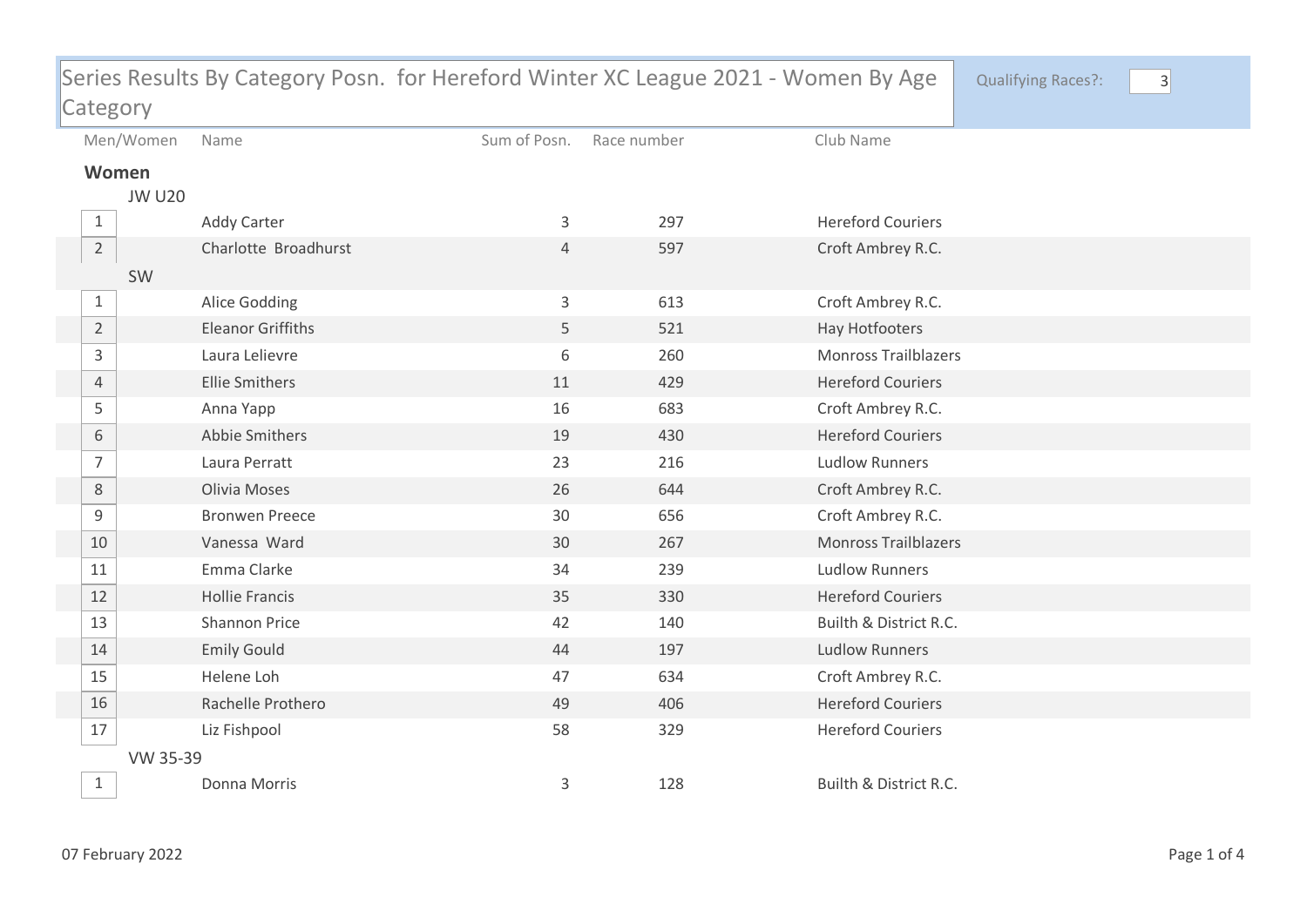| Men/Women      | Name                 | Sum of Posn. | Race number    | Club Name                      |
|----------------|----------------------|--------------|----------------|--------------------------------|
| $\overline{2}$ | <b>Emma Matthews</b> | 6            | 125            | Builth & District R.C.         |
| $\mathsf{3}$   | Kelly Bowen          | 8            | 596            | Croft Ambrey R.C.              |
| $\overline{4}$ | Christina Plant      | 11           | 469            | <b>Hereford Couriers</b>       |
| 5              | Kimberley Pickett    | 16           | 397            | <b>Hereford Couriers</b>       |
| $\,$ 6 $\,$    | Phoebe Nash          | 19           | 212            | <b>Ludlow Runners</b>          |
| $\overline{7}$ | Hayley Colebatch     | 21           | 599            | Croft Ambrey R.C.              |
| VW 40-44       |                      |              |                |                                |
| $\mathbf{1}$   | Clare Mallender      | $\mathsf{3}$ | 375            | <b>Hereford Couriers</b>       |
| $\overline{2}$ | Emma Stewardson      | 6            | 225            | <b>Ludlow Runners</b>          |
| $\mathsf{3}$   | Joanne Tilby         | 8            | 670            | Croft Ambrey R.C.              |
| $\overline{4}$ | Tanya Bassi          | 10           | 759            | <b>Hereford Triathlon Club</b> |
| 5              | <b>Emily Davies</b>  | 19           | 14             | Wye Valley Runners             |
| $6\,$          | Lucia Demkova        | 20           | 246            | <b>Monross Trailblazers</b>    |
| $\overline{7}$ | Louise Reeves        | 20           | 661            | Croft Ambrey R.C.              |
| $\,8\,$        | Sally Yapp           | 24           | 684            | Croft Ambrey R.C.              |
| 9              | <b>Gemma Davies</b>  | 27           | 604            | Croft Ambrey R.C.              |
| 10             | Hayley Lovatt        | 30           | 374            | <b>Hereford Couriers</b>       |
| VW 45-49       |                      |              |                |                                |
| $\mathbf{1}$   | Joanne Rees          | $\mathsf{3}$ | 147            | Builth & District R.C.         |
| $\overline{2}$ | Laura Tootell        | 6            | 65             | <b>Wye Valley Runners</b>      |
| 3              | Jenny Farrow         | 10           | 102            | Builth & District R.C.         |
| $\overline{4}$ | Rebecca Ansfield     | 12           | $\overline{2}$ | Wye Valley Runners             |
| 5              | Nicola Emerson       | 13           | 739            | <b>Hereford Triathlon Club</b> |
| 6              | Victoria Woodhall    | 19           | 458            | <b>Hereford Couriers</b>       |
| $\overline{7}$ | Steph Main           | 19           | 637            | Croft Ambrey R.C.              |
| $8\,$          | Kate Platt           | 20           | 526            | Hay Hotfooters                 |
| 9              | Samantha Harper      | 21           | 623            | Croft Ambrey R.C.              |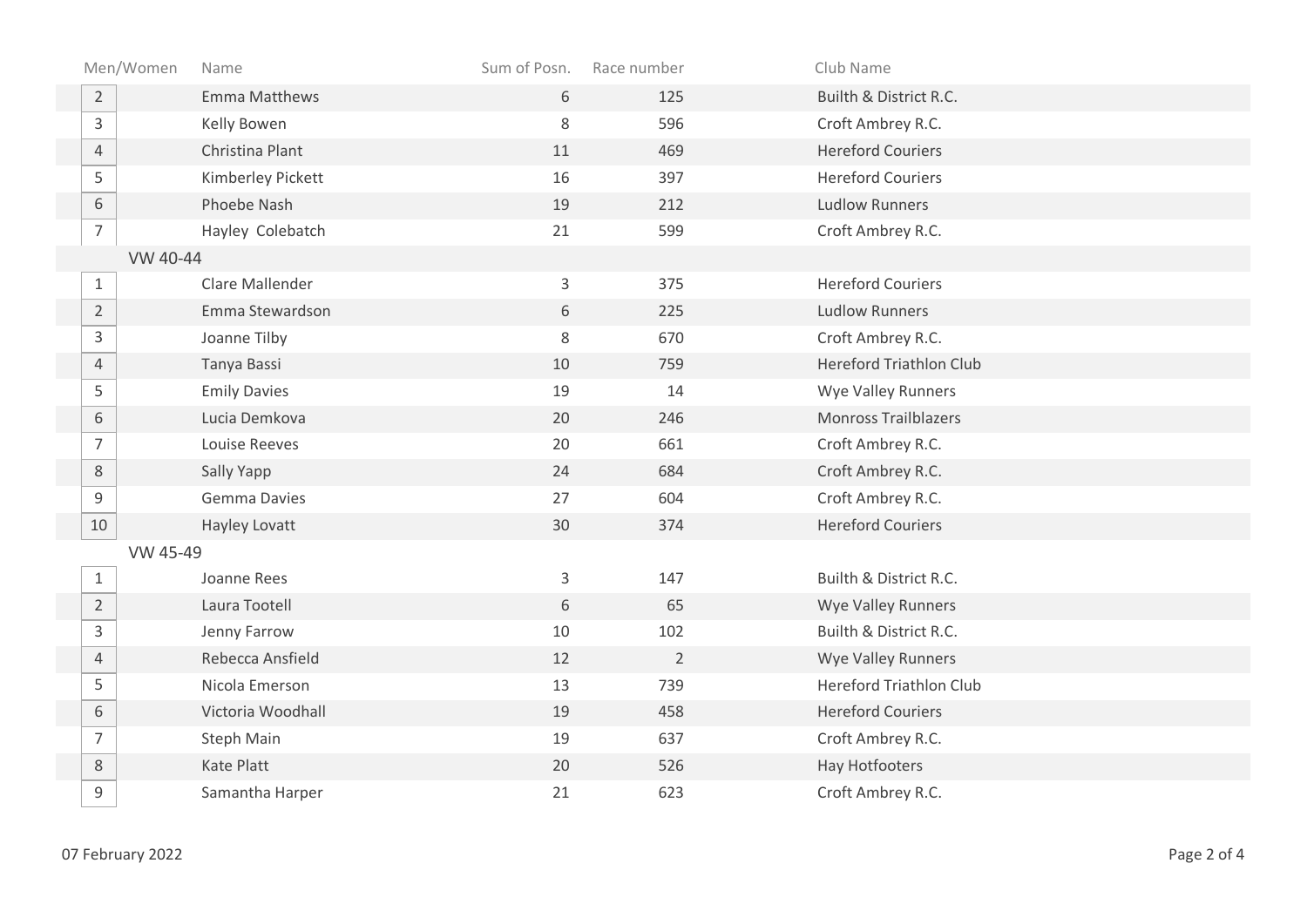| Men/Women      | Name                   | Sum of Posn.   | Race number | Club Name                      |
|----------------|------------------------|----------------|-------------|--------------------------------|
| 10             | <b>Bryony Dean</b>     | 31             | 320         | <b>Hereford Couriers</b>       |
| 11             | Rachel Bannister       | 36             | 554         | Ledbury & District Harriers    |
| 12             | Jayne Cresswell        | 41             | 549         | Ledbury & District Harriers    |
| VW 50-54       |                        |                |             |                                |
| $\mathbf{1}$   | Jo Marriott            | $\mathsf{3}$   | 639         | Croft Ambrey R.C.              |
| $\overline{2}$ | Jenny Papworth         | 5              | 740         | <b>Hereford Triathlon Club</b> |
| $\mathsf{3}$   | Nicola Tyler           | $\overline{7}$ | 439         | <b>Hereford Couriers</b>       |
| $\overline{4}$ | Ange Price             | 10             | 507         | Hay Hotfooters                 |
| 5              | Sahrah Wilding         | 11             | 576         | Presteigne Pacers              |
| $\,$ 6 $\,$    | Lisa Gray              | 17             | 616         | Croft Ambrey R.C.              |
| $\overline{7}$ | Sian Champken          | $17\,$         | 8           | Wye Valley Runners             |
| $8\,$          | <b>Helen Baillie</b>   | 22             | 179         | <b>Ludlow Runners</b>          |
| 9              | Michele Parker         | 22             | 214         | <b>Ludlow Runners</b>          |
| $10\,$         | Theresa Jones          | 27             | 628         | Croft Ambrey R.C.              |
| VW 55-59       |                        |                |             |                                |
| $\mathbf{1}$   | Kate Green             | $\mathsf{3}$   | 556         | Ledbury & District Harriers    |
| $\overline{2}$ | Liza Austin            | $\overline{7}$ | 589         | Croft Ambrey R.C.              |
| $\mathbf{3}$   | <b>Sharon Collins</b>  | $\mathsf 9$    | 482         | Hay Hotfooters                 |
| $\overline{4}$ | Sue Powell             | $\mathsf 9$    | 655         | Croft Ambrey R.C.              |
| 5              | <b>Gunvor Troelsen</b> | $11\,$         | 161         | Builth & District R.C.         |
| 6              | Liz Davies-Ward        | 14             | 738         | <b>Hereford Triathlon Club</b> |
| $\overline{7}$ | <b>Stephanie King</b>  | 17             | 631         | Croft Ambrey R.C.              |
| $8\,$          | Alison Benwell         | 18             | 180         | <b>Ludlow Runners</b>          |
| 9              | Karen Thompson         | 23             | 227         | <b>Ludlow Runners</b>          |
| 10             | Wendy Booker           | 24             | 181         | <b>Ludlow Runners</b>          |
|                | VW 60-64               |                |             |                                |
| $\mathbf{1}$   | Lorna Shaw             | 3              | 60          | <b>Wye Valley Runners</b>      |